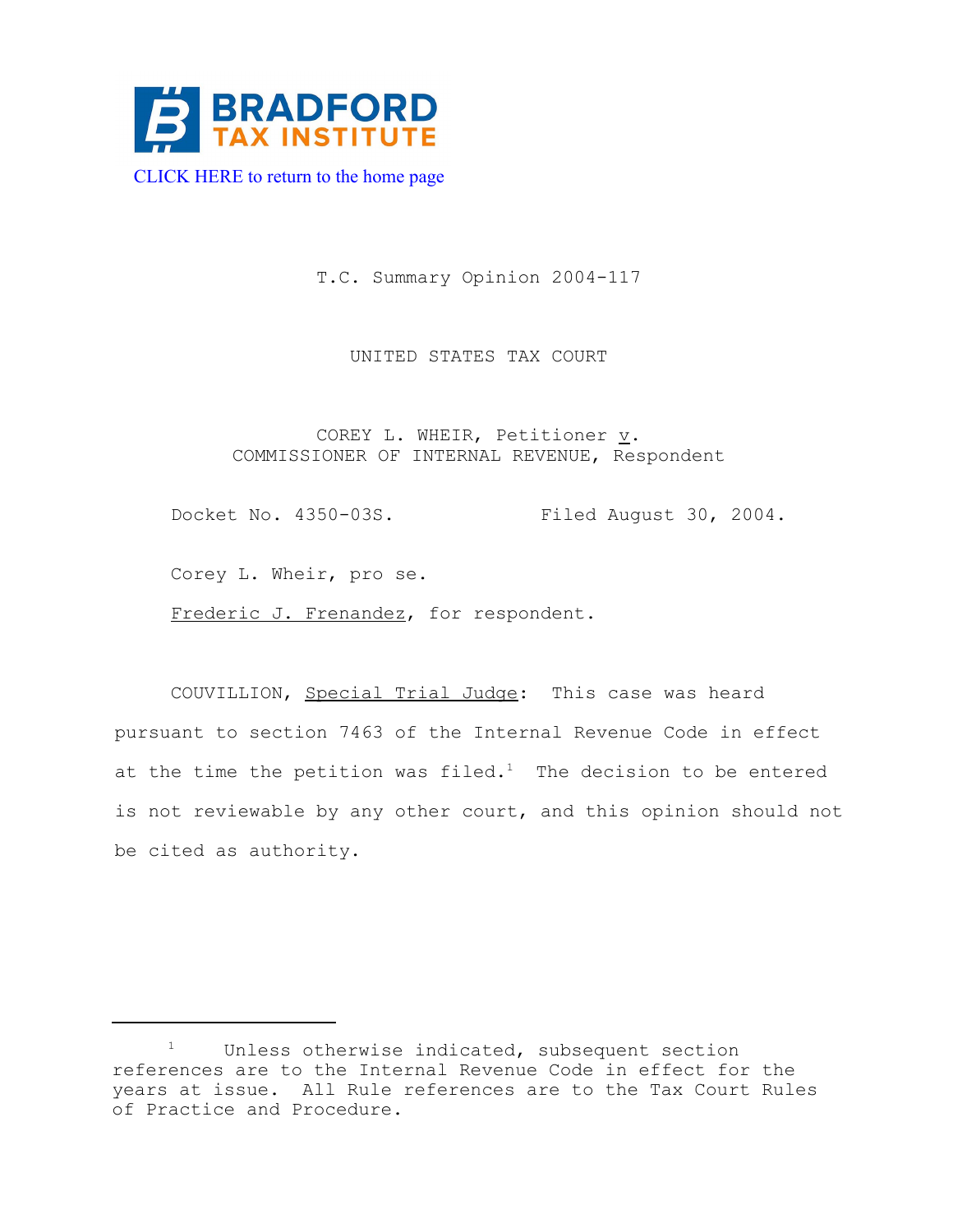Respondent determined deficiencies of \$2,168, \$1,958, and \$1,470, respectively, in petitioner's Federal income taxes for 1999, 2000, and 2001.

The issues for decision are: (1) Whether, for the 3 years in question, petitioner is entitled under section 162(a) and (a)(2) to deductions for unreimbursed travel and transportation expenses in connection with his employment and (2) whether, for the 3 years, petitioner is entitled under section 162(a) to deductions for certain expenses incurred in a body building trade or business activity.<sup>2</sup>

Some of the facts were stipulated, and those facts, with the annexed exhibits, are so found and are incorporated herein by reference. At the time the petition was filed, petitioner's legal residence was Wisconsin Rapids, Wisconsin.

Petitioner is a boilermaker and has been engaged in this activity since 1993. During the years in issue, he worked exclusively within the State of Wisconsin at various plants and paper mills throughout the State. He was a member of the boilermakers' union, and all of his job assignments came from the union. The union was affiliated with the AFL-CIO. Petitioner's

<sup>&</sup>lt;sup>2</sup> One additional adjustment in the notice of deficiency is unreported interest income of \$39 for the year 2000. The parties did not address this adjustment at trial; consequently, the Court considers this item conceded by petitioner. With respect to the two contested issues, the Court decides this case without regard to the burden of proof under sec. 7491(a).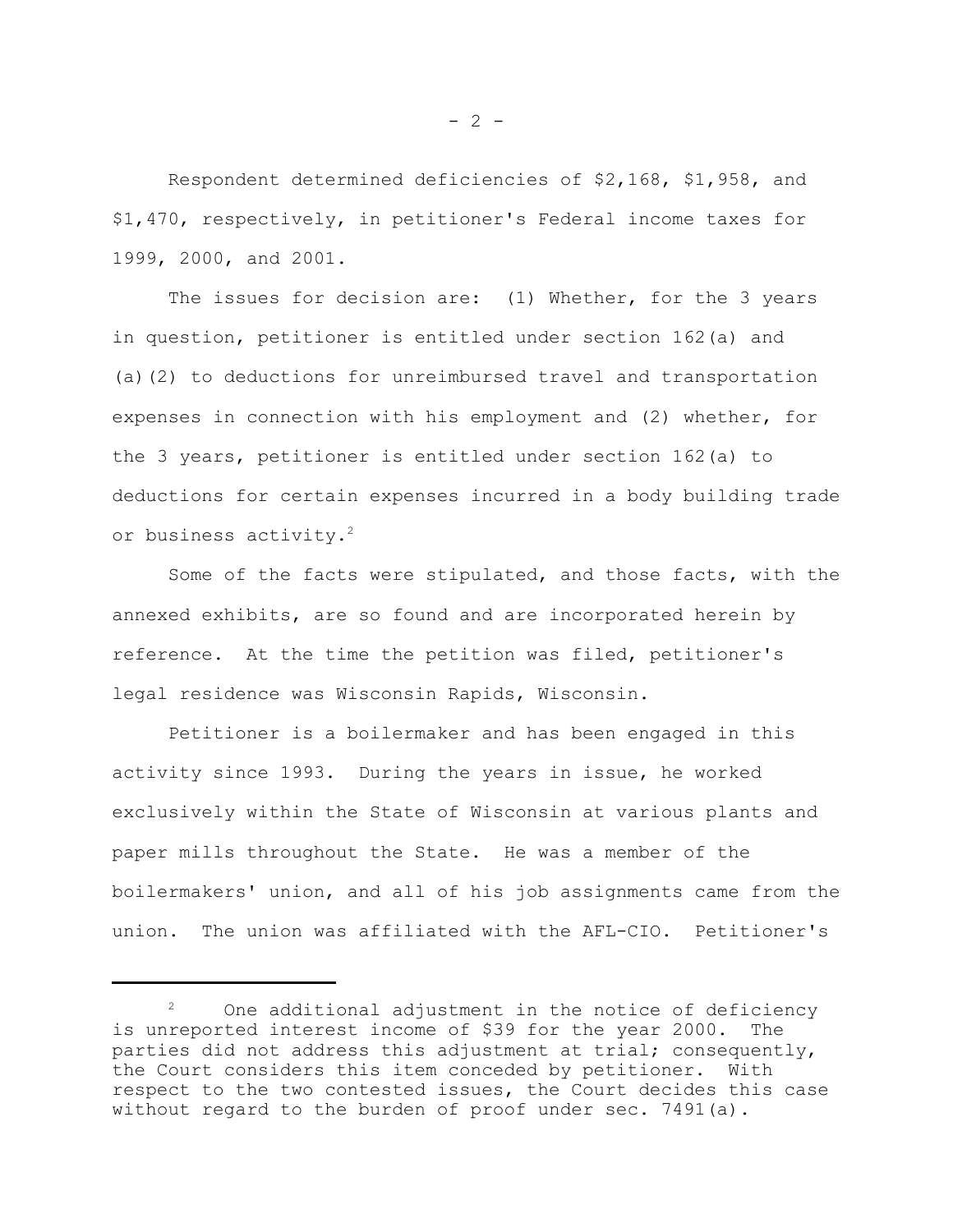work assignments were exclusively in the repair, maintenance, construction, or rehabilitation of paper mills and power plants, which included nuclear, gas turbine, and coal-fired plants, engaged in either the generation of electricity or the production of pulp or paper products. Petitioner's work assignments were temporary, lasting a few hours, a few days, several weeks, or for months. The latter categories usually involved new construction or the major overhaul of an existing facility. Petitioner was never an employee of the regular workforce at any facility.

Pursuant to a collective bargaining agreement between the union and the owners and operators of the various mills and power plants in Wisconsin, all work involving boilermakers at mills and plants was directed and coordinated by the union from its offices at Waukesha, Wisconsin. Whenever a call or request came from a mill or plant for one or more boilermakers, the union assigned boilermakers to the requesting plants under what was described as a "ladder" system, wherein the union maintained a list of its boilermaker members. Whenever a call or request came for one or more boilermakers, the first name or names on the list were assigned to the job. When a job was completed, the union steward at the mill called the union office at Waukesha, Wisconsin, and the "laid off" workers' names were placed at the bottom of the ladder. The union had a "no turn down" policy, which required each designated boilermaker to accept an assignment. Members of

- 3 -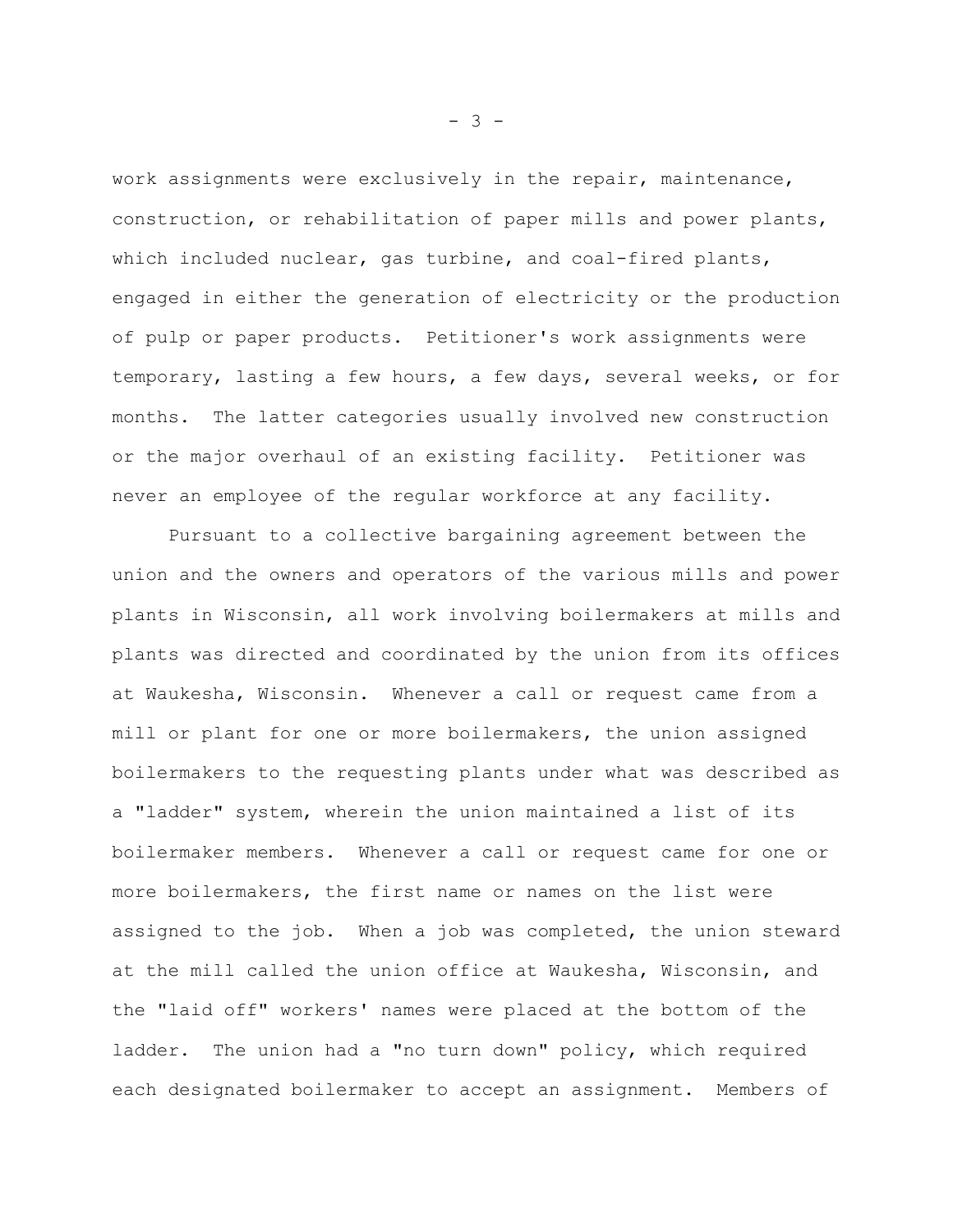the union were never required to report to the union hall. They were called by the union at their respective homes when they were given job assignments. The boilermakers, in essence, were always on standby at their respective homes when they were not on assignment.

Petitioner's home, at Wisconsin Rapids, Wisconsin, is practically in the geographic center of the State of Wisconsin. The union offices, at Waukesha, Wisconsin, are in southeast Wisconsin, approximately 30 minutes west of Milwaukee.

For each of his job assignments, petitioner traveled from his home at Wisconsin Rapids to the job site on a daily basis, except that at more distant places (the farthest being 115 miles) when, occasionally, he was required to work 10-hour shifts, petitioner stayed overnight at a local motel. Some of petitioner's assignments were in his home area of Wisconsin Rapids, or its environs, and petitioner always drove home each day from these locations, even if he worked a 10-hour shift.

For the 3 years at issue, petitioner worked at 19 different locations throughout the State of Wisconsin. The farthest location from Wisconsin Rapids was Kakuna, Wisconsin, approximately 115 miles from Wisconsin Rapids. Other locations, as noted, were elsewhere in the State, including some within the environs of Wisconsin Rapids.

- 4 -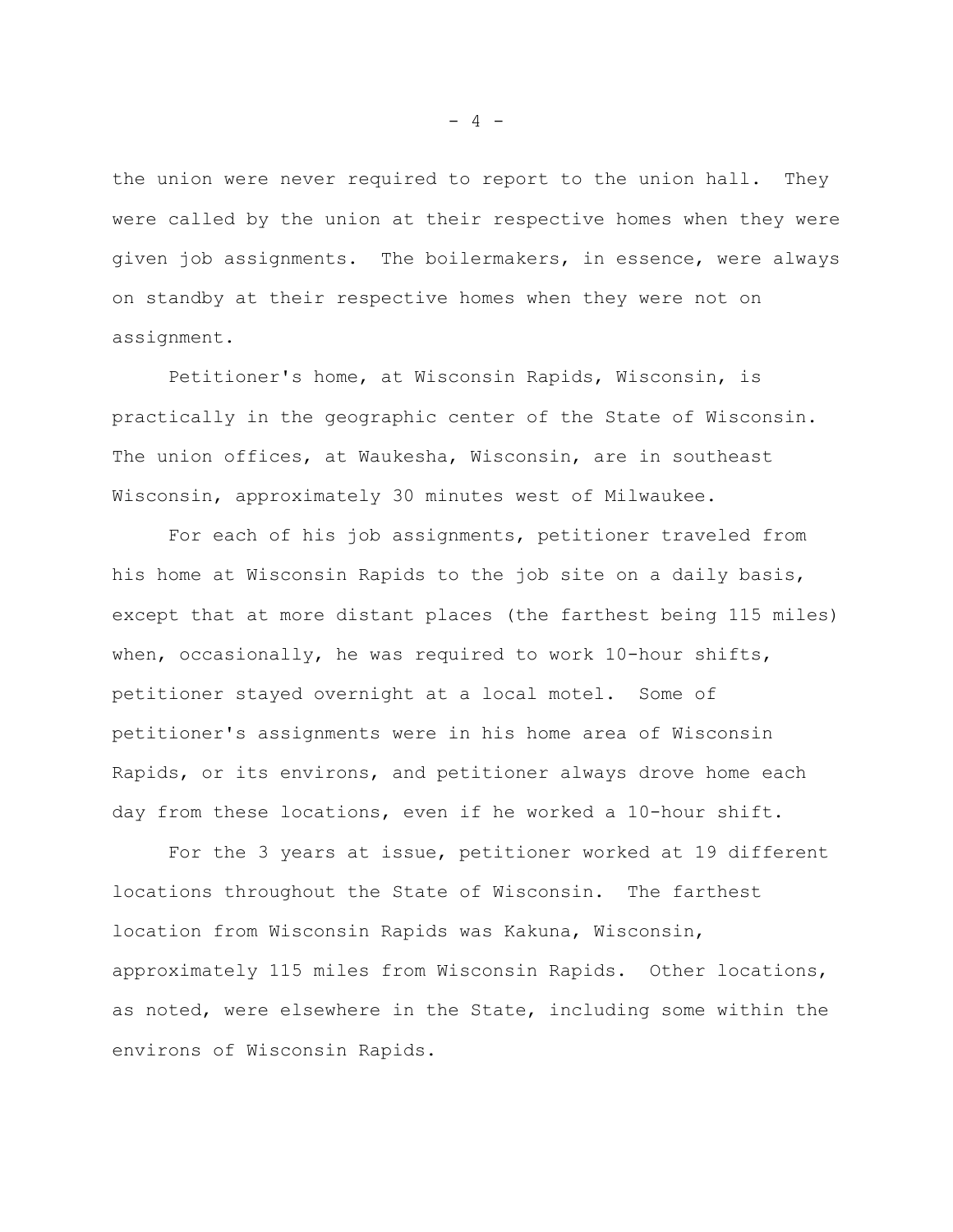Petitioner received no reimbursements for his expenses in driving to and from the job sites or for the room and meal expenses he incurred in connection with his assignments. On his Federal income tax returns for 1999, 2000, and 2001, petitioner claimed itemized deductions for these expenses on Schedules A, Itemized Deductions, as unreimbursed employee expenses. These expenses included mileage for the use of his automobile and the living expenses incurred at the more distant locations, from which it was neither practical nor feasible to drive home each day. Petitioner did not claim any deductions for expenses incurred on any job assignments that were within a 35-mile radius of his home at Wisconsin Rapids. The net amounts deducted on petitioner's Federal income tax returns as miscellaneous unreimbursed employee business expenses, after the section 67(a) adjustment, were \$9,845, \$8,652, and \$5,035, respectively, for 1999, 2000, and 2001. In the notice of deficiency, respondent disallowed all the claimed deductions on the ground that the expenses were commuting expenses and, therefore, were personal and not deductible under section 262. Respondent has not questioned or challenged the substantiation of the amounts petitioner claimed.

In addition to his work as a boilermaker, petitioner was also a professional bodybuilder. In this activity, petitioner lifted weights, posed to display his muscular finesse, trained

 $- 5 -$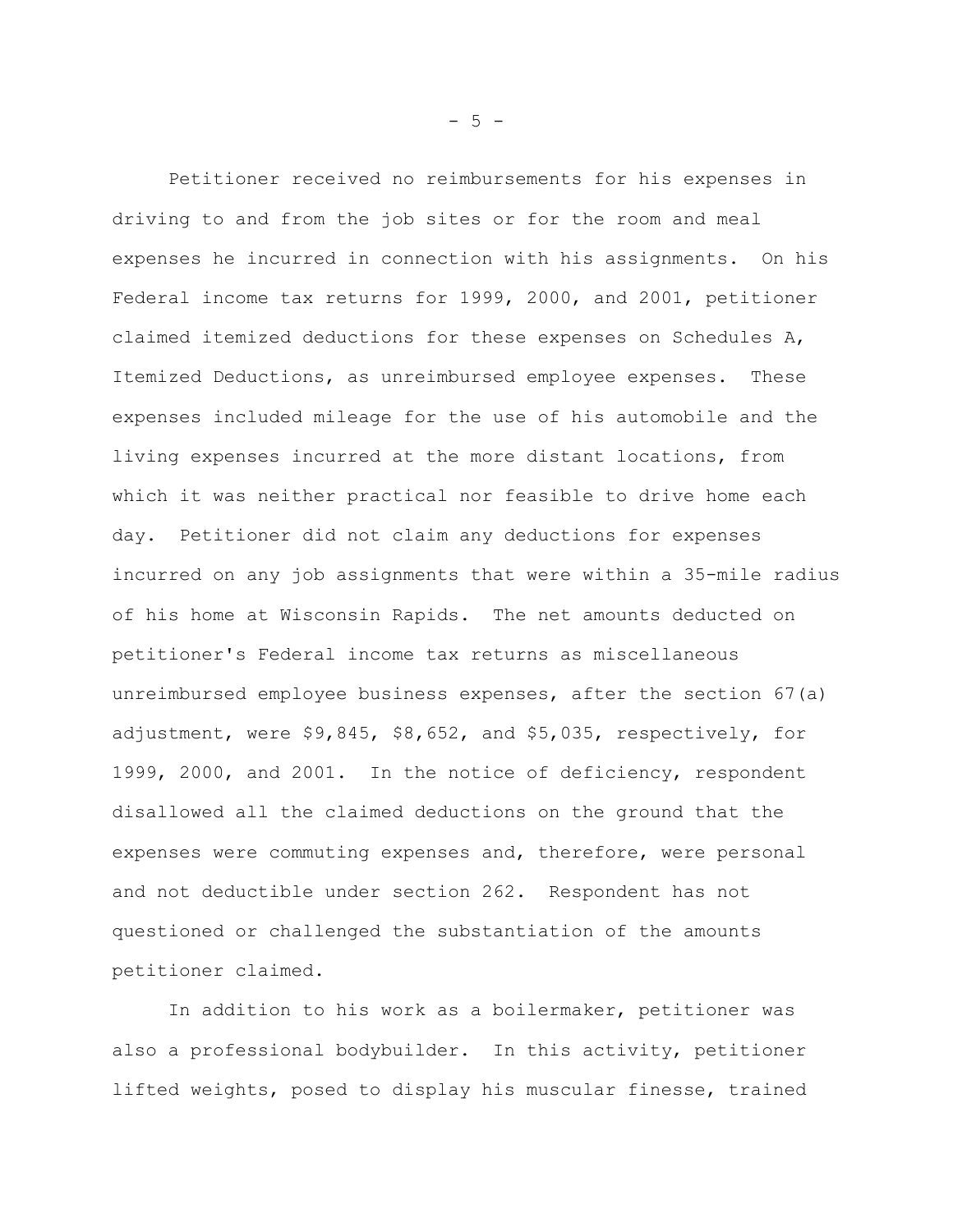other bodybuilders, and gave seminars. Some of his poses were published in bodybuilding publications. Petitioner won awards and received at least one endorsement from a supplement manufacturer for which he received supplements valued at \$100 per month. Petitioner's income from this activity, therefore, came from posing, seminars, publication of his poses, training bodybuilders, and the supplements from the supplement manufacturer.

Petitioner reported the income and expenses of his bodybuilding activity as a trade or business on Schedules C, Profit or Loss From Business, of his Federal income tax returns. For the years at issue, petitioner reported the following income, expenses, and net losses:

|                | 1999     |          |           |
|----------------|----------|----------|-----------|
| Gross income   | \$2,405  | \$8,840  | \$3,975   |
| Total expenses | 11,771   | 14,708   | 14,539    |
| Net loss       | (9, 366) | (5, 868) | (10, 564) |

In the notice of deficiency, respondent disallowed deductions of expenses for supplements in the amounts of \$4,630, \$4,352, and \$4,744, respectively, for the years in question. Respondent determined that these amounts represented payments for products that were personal and, therefore, were not deductible under section 262. No other deductions were disallowed.

- 6 -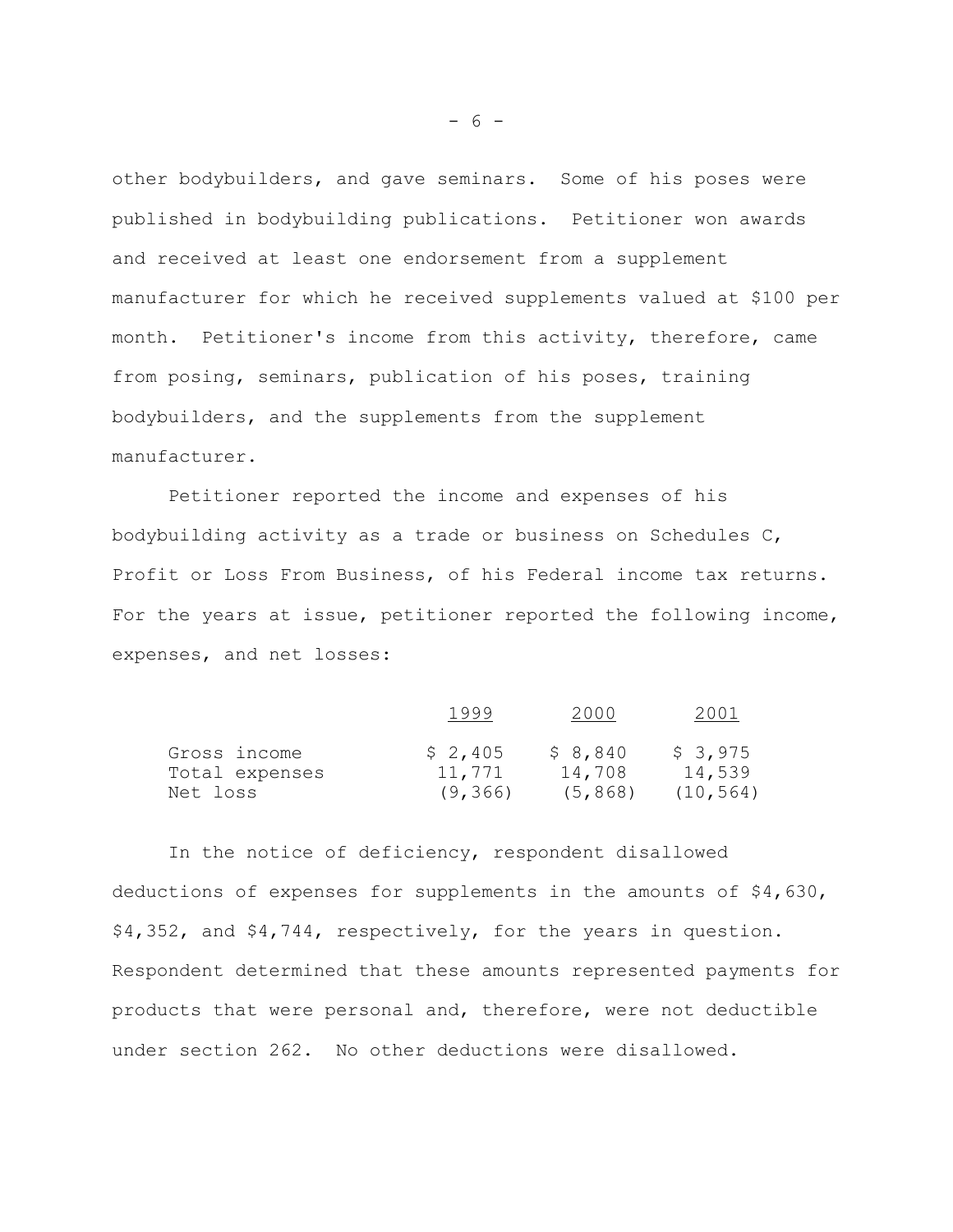Included in the disallowed deductions labeled as "Supplements" were the costs of bison (buffalo) meat, which petitioner consumed daily, year round, at the rate of 3 pounds per day. Petitioner contends he consumed the meat for muscle development because the protein levels in buffalo are much higher than those in beef or other meat products.<sup>3</sup> In addition, petitioner also consumed enormous quantities of vitamins and minerals through various types of "shakes" containing ingredients to enhance strength and muscle development. Petitioner also used a variety of other products that were not ingested but were simply sprayed on or massaged into the skin to enhance his appearance. One of these products was called ProTan Muscle Juice Professional Posing Oil and, according to instructions, was applied "prior to pumping up backstage for optimum effects." Another similar product called Blow Out was applied to the body 5 minutes before a workout. Still another product was massaged over the body several hours before a posing to provide a suntan brown color or a deep tan to the body. Most of these products could not be purchased in local health food stores but were purchased solely through advertisements in bodybuilding publications. Respondent, in the notice of deficiency,

- 7 -

<sup>&</sup>lt;sup>3</sup> Petitioner testified that, while he could have consumed beef, which is less expensive than bison, he would have had to consume 6 pounds of beef per day to equal the effects of the bison.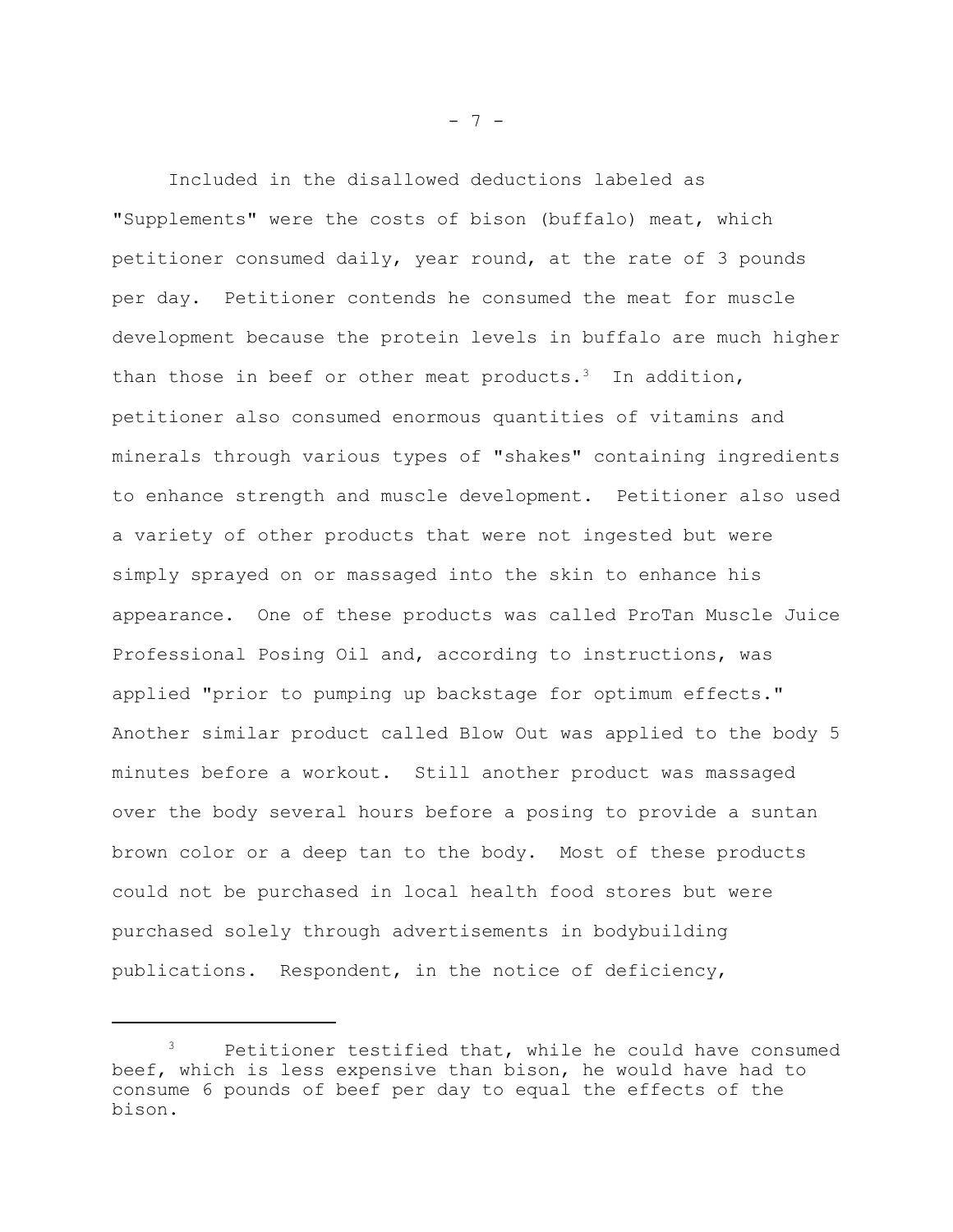disallowed the deductions claimed for the described items on the ground that, under section 262, these expenses were personal because the products described could be consumed by bodybuilders and nonbodybuilders as well.

With respect to the first issue relating to petitioner's employment as a boilermaker, section 262 disallows any deduction for personal, living, or family expenses. Transportation expenses ordinarily incurred between one's residence and one's principal place of business (a job site) are typically referred to as "commuting expenses" and are nondeductible personal expenses under section 262. Fausner v. Commissioner, 413 U.S. 838 (1973); Commissioner v. Flowers, 326 U.S. 465 (1946). However, transportation expenses in going between one's business location and another business location are generally deductible under section  $162(a)$ . Additionally, when an employee, because of the nature of the work, is required to stay at a business location, and the stay requires sleep or rest, the expenses for transportation, meals, and lodging are deductible under section 162(a)(2) as travel expenses.

A taxpayer whose principal place of business is at a distance from his residence cannot deduct the cost of the travel to and from the business or the costs of meals and lodging at the place of business. Such expenses are regarded as personal commuting expenses and are not deductible under section 262.

- 8 -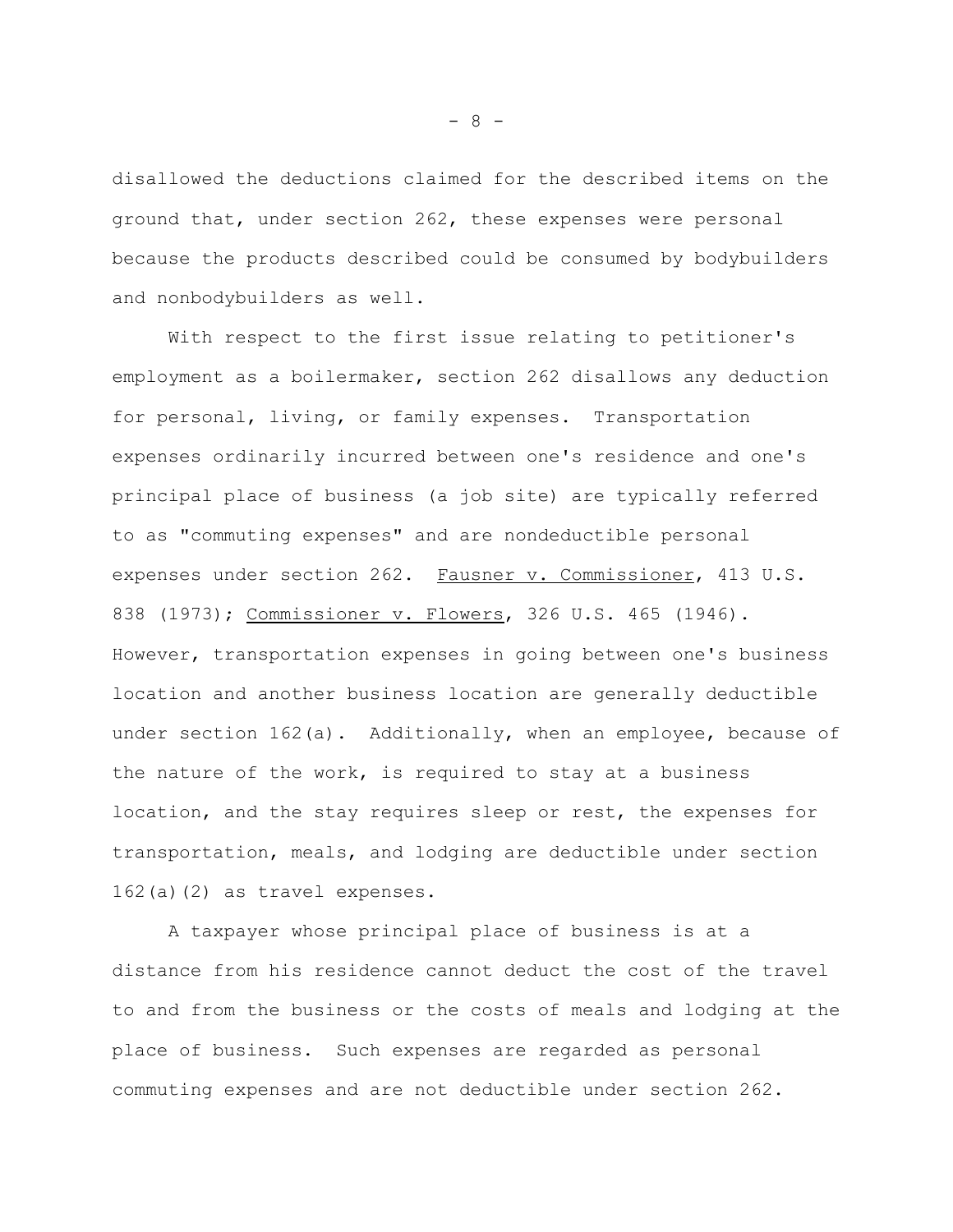Fausner v. Commissioner, supra; Commissioner v. Flowers, supra. Under an exception to this rule, a taxpayer may deduct travel expenses associated with employment that is temporary (as opposed to indefinite) in duration when the taxpayer is away from home. Peurifoy v. Commissioner, 358 U.S. 59 (1958). Employment is temporary if it is expected to terminate within a relatively short period and such termination is foreseeable. Stricker v. Commissioner, 54 T.C. 355 (1970), affd. 438 F.2d 1216 (6th Cir. 1971). In petitioner's situation, there is no dispute that all of his work assignments were temporary.

The first issue in this case is whether, under section 162(a), petitioner is entitled to deductions for his transportation expenses when he drove daily to and from his temporary assignments, and whether, under section 162(a)(2), petitioner is entitled to deduct travel expenses when he stayed overnight at more distant locations from his home.

Initially, this Court held in Turner v. Commissioner, 56 T.C. 27, 33 (1971), vacated and remanded per order (2d Cir. Mar. 21, 1972), that "Commuting is commuting, regardless of the nature of the work engaged in, the distance traveled or the mode of transportation used" and disallowed the deduction by an employee of expenses for transportation from his residence to a distant temporary job. The Commissioner, however, in Rev. Rul. 190, 1953-2 C.B. 303, allowed deduction of transportation expenses of

- 9 -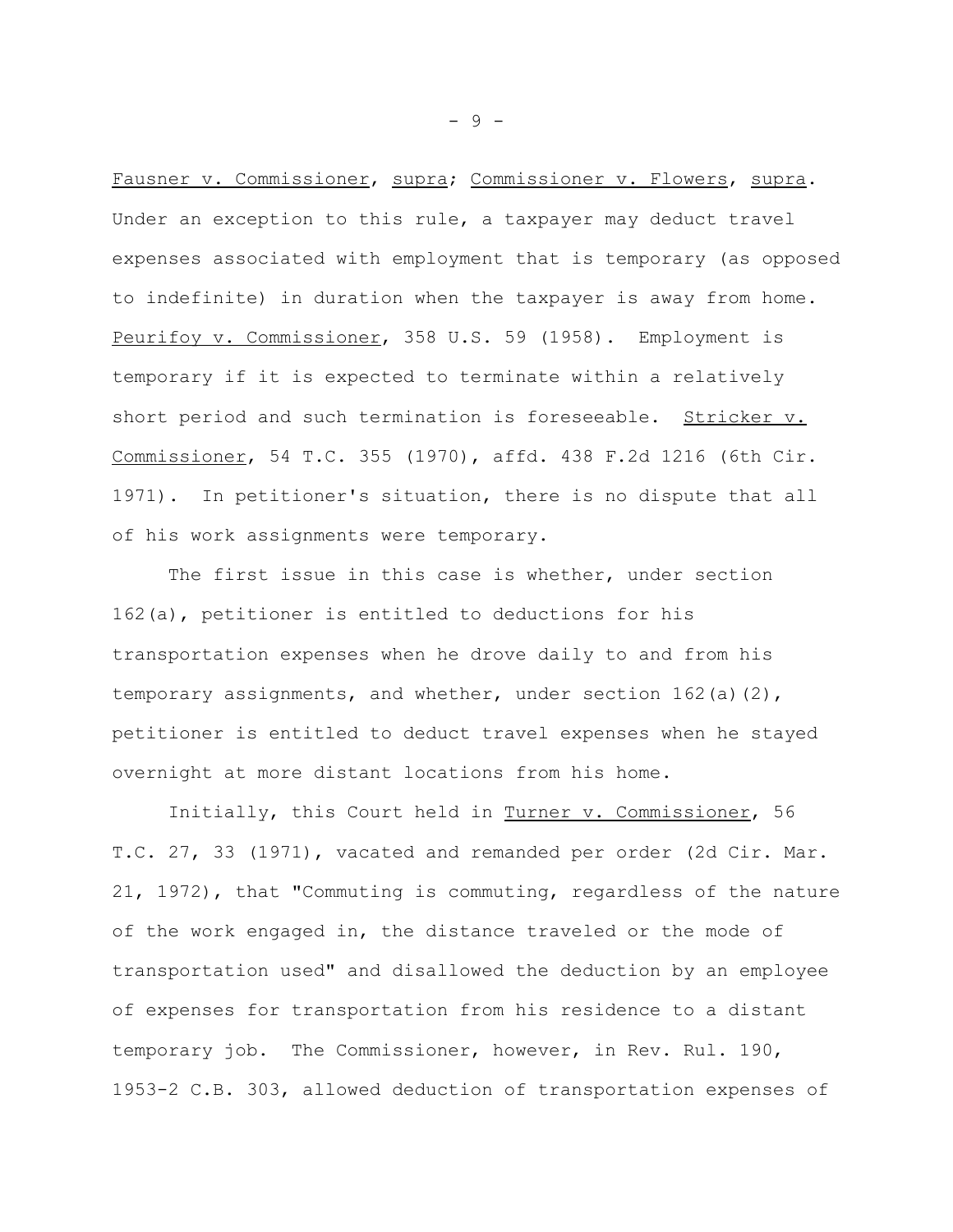an employee where the expenses are to a temporary, as distinguished from an indefinite or permanent, job where the job is beyond the general metropolitan area of the taxpayer's tax home. Since Turner, this Court has decided cases where the issue has been framed in terms of the test of Rev. Rul. 190, supra. McCallister v. Commissioner, 70 T.C. 505 (1978); Norwood v. Commissioner, 66 T.C. 467 (1976). Rev. Rul. 190, supra, has been modified or clarified by the IRS over the years. For our purposes here, Rev. Rul 99-7, 1999-1 C.B. 361, applies, and this case has been presented for decision under its provisions. The parties do not dispute the applicability of Rev. Rul. 99-7, supra. Rev. Rul. 99-7, supra, in pertinent part, provides:

In general, daily transportation expenses incurred in going between a taxpayer's residence and a work location are nondeductible commuting expenses. However, such expenses are deductible under the circumstances described in paragraph  $(1)$  \* \* \* below.

(1) A taxpayer may deduct daily transportation expenses incurred in going between the taxpayer's residence and a temporary work location outside the metropolitan area where the taxpayer lives and normally works.  $* * *$ 

Respondent's position, as set out in a trial memorandum, is as follows:

According to Rev. Rul. 99-7, "a taxpayer may deduct daily transportation incurred in going between the taxpayer's residence and a temporary work location outside the metropolitan area where the taxpayer lives and normally works." In our case, the petitioner does not live in a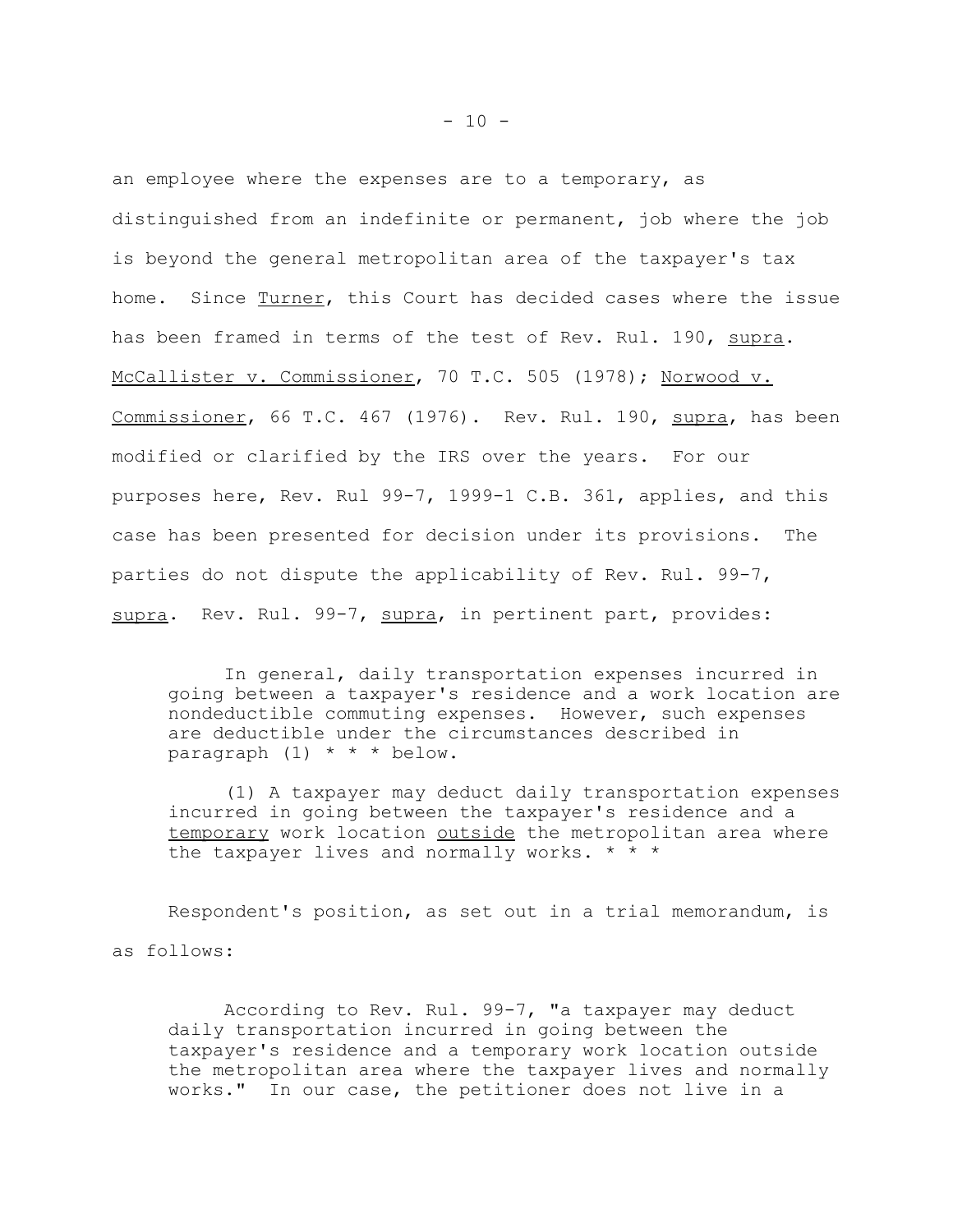Metropolitan area as defined by the United States Census<br>Bureau. Therefore, the primary issue of concern is where Therefore, the primary issue of concern is where the petitioner normally works. The government's primary position is that the whole State of Wisconsin would be deemed to be the petitioner's normal work area (commuting area) and any job site outside Wisconsin would be deemed non-commuting.

The Court disagrees with that construction or interpretation of Rev. Rul. 99-7, supra. Nowhere in Rev. Rul. 99-7, supra, is there a definition of "metropolitan area", nor is there any statement in the revenue ruling that the meaning of "metropolitan area" is an area designated as such by the U.S. Bureau of the Census. Moreover, respondent has cited no legal authority adopting such a construction of "metropolitan area". Additionally, in the Court's view, such a meaning as respondent urges could lead to unfair and illogical results. For example, a boilermaker who happens to live in a Bureau of the Censusdesignated metropolitan area would be allowed a deduction for transportation expenses to any job site outside that metropolitan area; yet, a taxpayer such as petitioner who does not live in an area so designated would not be entitled to deduct the same expenses. Such a position does not establish a level playing field for taxpayers.4

It is evident that Rev. Rul. 99-7, 1999-1 C.B. 361, applies to daily transportation expenses under sec. 162(a) and does not address travel expenses incurred away from home when sleep or rest is involved under sec.  $162(a)(2)$ . Moreover, (continued...)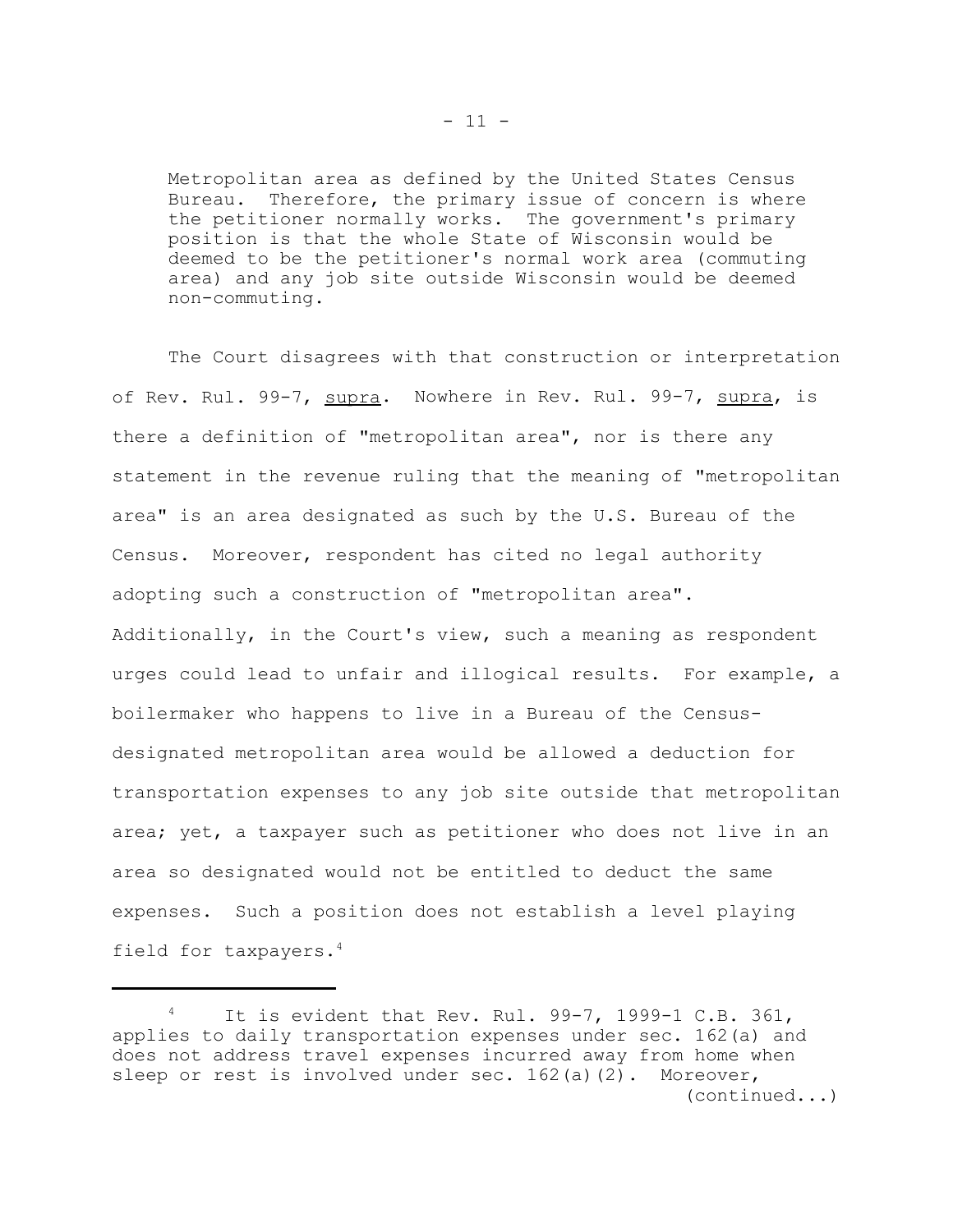The Court is of the view and holds that an ordinary common sense meaning of "metropolitan area" as that term is used in Rev. Rul. 99-7, supra, applies in this case. In Webster's Third New International Dictionary (1986) the word "metropolitan" is defined as "relating to, or constituting a region including a city and the densely populated surrounding areas that are socially and economically integrated with it". In this case, petitioner, on his tax returns, considered a 35-mile radius from Wisconsin Rapids as his metropolitan area. No evidence was presented to convince the Court that the area should be expanded or diminished.

Respondent presented two alternatives that would constitute a substitute for the term "metropolitan area" in Rev. Rul. 99-7, supra. One of the alternative positions is that petitioner's normal work area consisted of any area within 80 miles from

 $4$  (...continued)

neither Rev. Rul. 99-7, supra, nor any of the intervening revenue rulings on this subject (Rev. Rul. 94-47, 1994-2 C.B. 18; Rev. Rul. 90-23, 1990-1 C.B. 28) appears to have changed the concept of "metropolitan area" in Rev. Rul. 190, 1953-2 C.B. 303. There, the employees in question ordinarily worked at construction jobs within the metropolitan area of a certain city and worked for only 2 to 4 months at a "site located 18 miles from the limits of that city and some distance beyond the suburbs generally regarded as constituting part of such metropolitan area." Rev. Rul. 190, 1953-2 C.B. at 304. The Court questions why respondent in this case is characterizing "metropolitan area" as the entire State instead of characterizing "metropolitan area" in the same context that "metropolitan area" is characterized in Rev. Rul. 190, supra.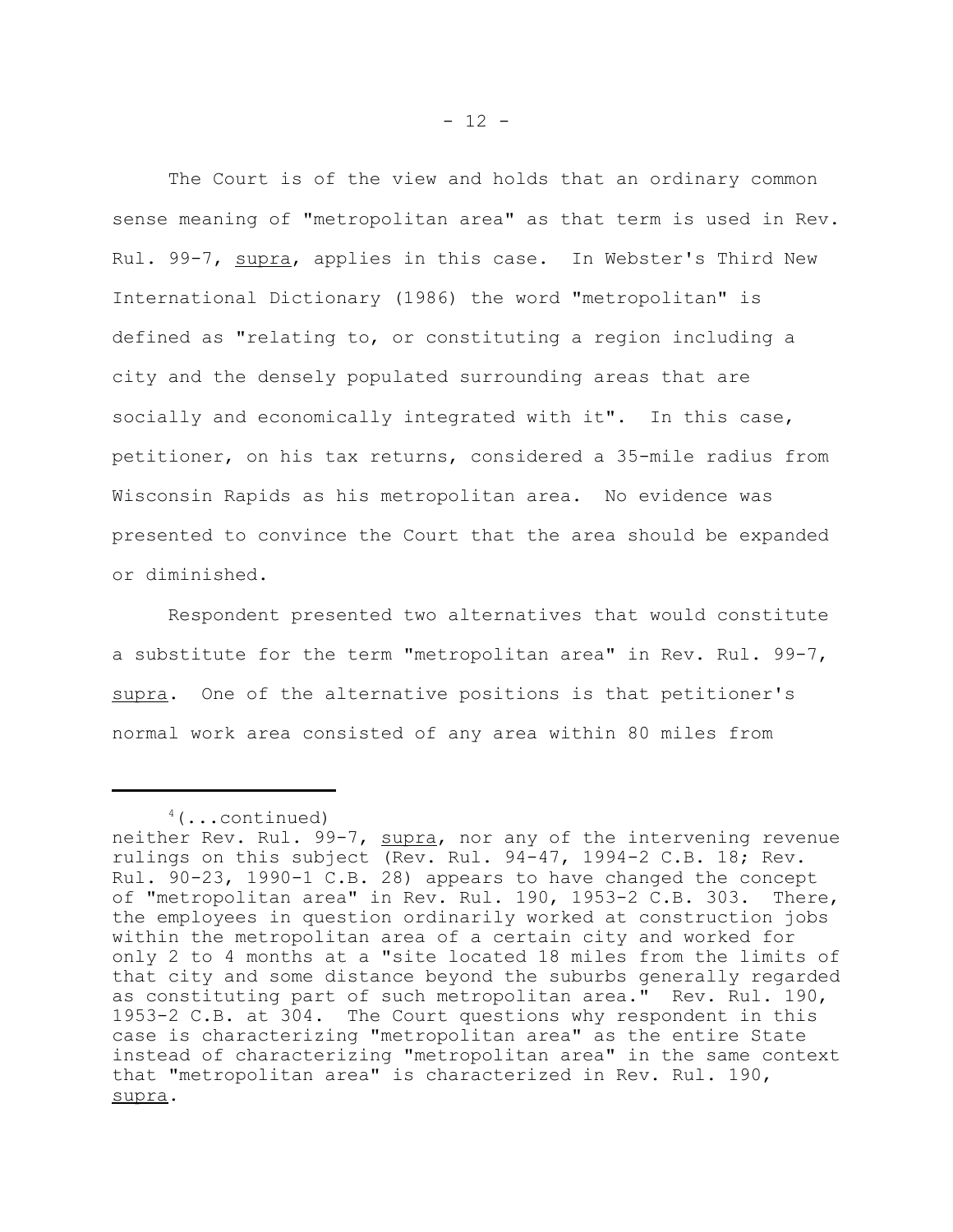petitioner's home at Wisconsin Rapids. Respondent cited no authority to support this argument. Respondent's second alternative is that petitioner's normal work area should be based on an "economic area" defined by the Bureau of Economic Analysis of the U.S. Department of Commerce. The breadth of this area as it affected petitioner was considerably larger than the 35-mile radius from Wisconsin Rapids that petitioner used as the outer limits of his work area. Rev. Rul. 99-7, supra, provides no alternatives to the term "metropolitan area" as that term is used in the ruling. The Court cannot ignore Rev. Rul. 99-7, supra, by adopting alternatives that, in effect, negate the ruling. Respondent presented no evidence to show that the 35-mile radius petitioner used was unreasonable. The Court, therefore, rejects the alternatives suggested by respondent, accepts petitioner's 35-mile radius as the limit of the metropolitan area in which petitioner lived, and holds that petitioner is entitled to deductions for the claimed travel and transportation expenses. Petitioner, therefore, is sustained on this issue.<sup>5</sup>

With respect to the second issue, involving expenses incurred in petitioner's bodybuilding activity, respondent

 $- 13 -$ 

As noted earlier, as to those job sites where petitioner stayed overnight because of distance and his extended work shifts, which resulted in his incurring expenses for sleep or rest, the deductibility of those expenses is governed by sec. 162(a)(2). Respondent presented no argument addressing sec. 162(a)(2).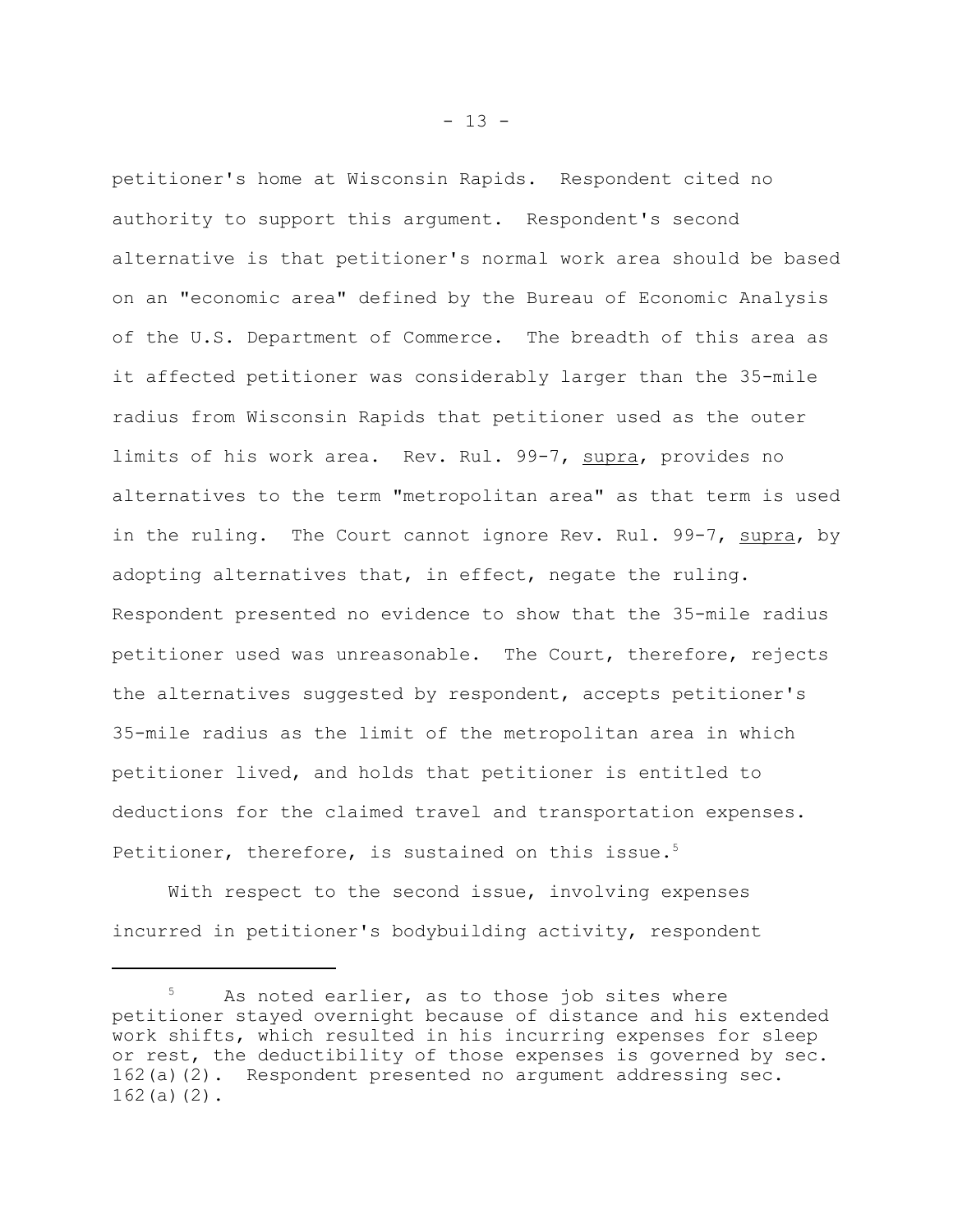disallowed expenses petitioner claimed for supplements, which included buffalo meat consumed daily, shake drinks of vitamins for energy and body enhancing effects, and various skin or body applications to enhance petitioner's physical appearance as a competitive bodybuilder.

Under section 262, a taxpayer is not allowed deductions for personal, living, or family expenses. Petitioner was engaged in a trade or business activity, and the expenses he incurred that were ordinary and necessary to that activity are deductible under section 162. The peculiarity of petitioner's business activity is that it included expenses for things that are generally considered personal. As the Court noted in Hynes v. Commissioner, 74 T.C. 1266, 1289 (1980), resolution of such issues requires a reconciliation of sections 262 and 162. In Commissioner v. Heininger, 320 U.S. 467 (1943), the Court held that whether expenses are ordinary and necessary business expenses and, therefore, deductible is a question of fact, and the taxpayer has the burden of demonstrating that the purpose of an expenditure is primarily business rather than personal, and that the business in which the taxpayer is engaged benefited or was intended to be benefited by the expenditure. In numerous cases, the courts have decided that, where a business wardrobe was a necessary condition for employment, costs for the wardrobe are generally not deductible under section 262 under the general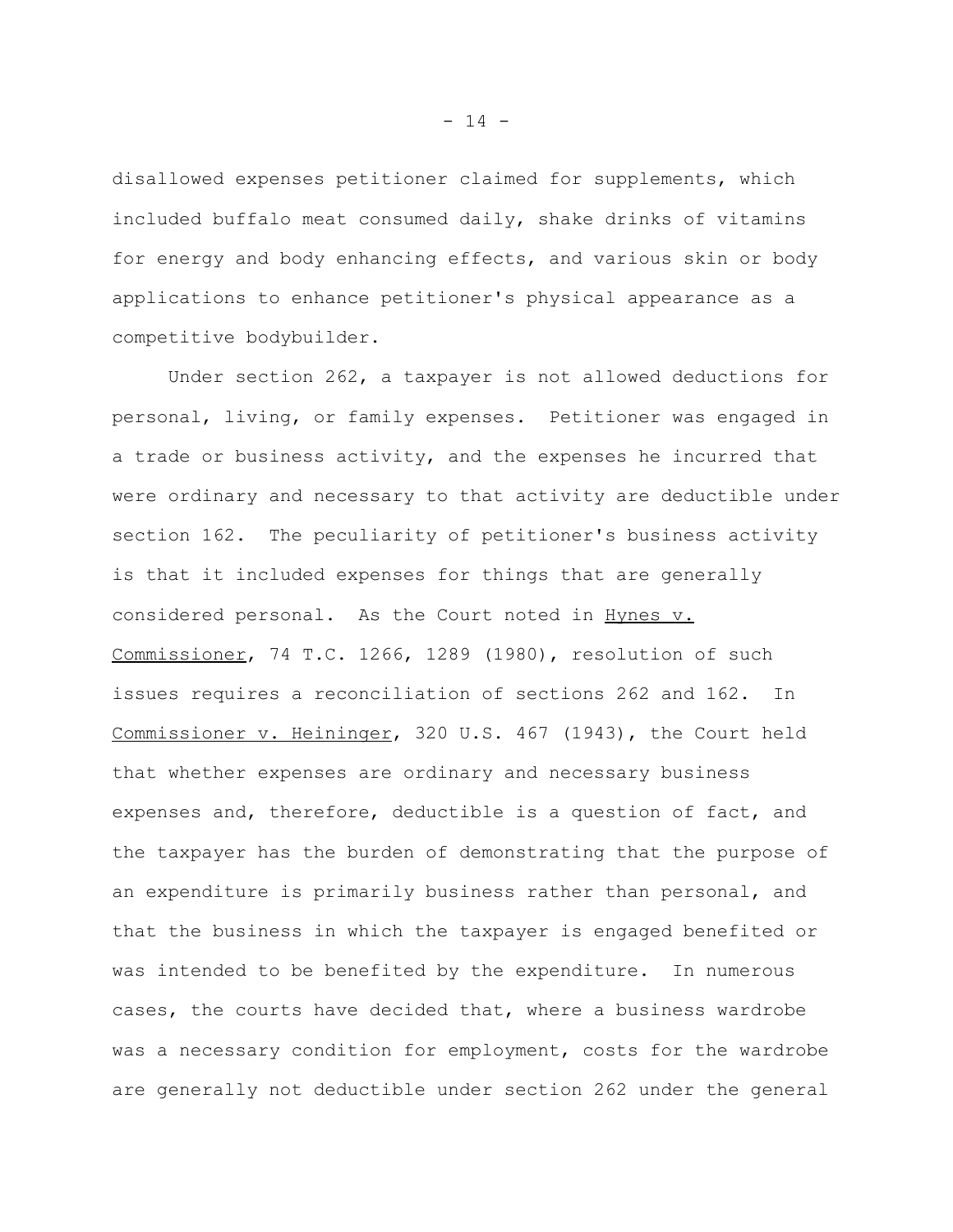rule that, where business clothing is suitable for general wear, the expense is more inherently personal than business related. Donnelly v. Commissioner, 262 F.2d 411 (2d Cir. 1959), affg. 28 T.C. 1278 (1957); Roth v. Commissioner, 17 T.C. 1450 (1952); Roberts v. Commissioner, 10 T.C. 581 (1948), affd. 176 F.2d 221 (9th Cir. 1949); Drill v. Commissioner, 8 T.C. 902 (1947). Such costs are not deductible even when it is shown that the expense would not have been incurred but for the employment. Stiner v. United States, 524 F.2d 640 (10th Cir. 1975). However, exceptions have been allowed where an item is useful only in the business environment in question. Hynes v. Commissioner, supra at 1290. This case, which does not involve clothing, can nevertheless be analogized with these general rules.

With respect to petitioner's consumption of buffalo meat, respondent has not challenged petitioner's argument that the meat developed proteins and strength that enhanced his bodily physique. However, there is no doubt that buffalo meat is also consumed as food by nonbodybuilders, albeit not with the regularity and in the quantities consumed by petitioner. On balance, the Court holds that petitioner's expenses for buffalo meat are inherently personal and are not deductible under section 262. Respondent, therefore, is sustained on that portion of the expenses at issue. The shake drinks consumed by petitioner also, in the Court's view, fall in this same category, and respondent

 $- 15 -$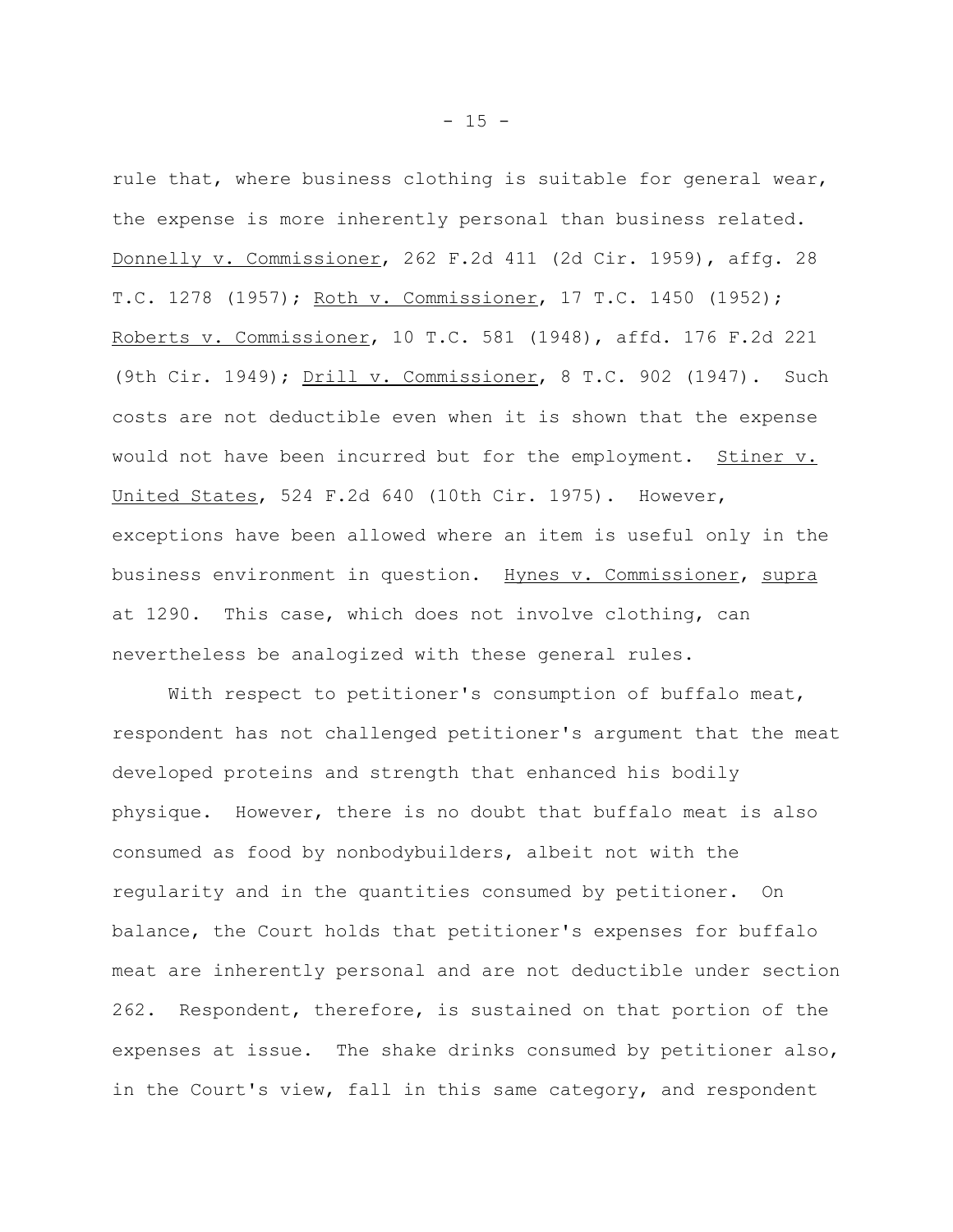is also sustained as to those disallowed expenses. Such items may well be consumed not only by bodybuilders but also by others interested in their health and physical appearance.

As noted above, petitioner also used a variety of other products that were not ingested but were physically applied to the body primarily to enhance his appearance as a professional bodybuilder. Even though no evidence was presented to establish that those products were used by nonprofessional bodybuilders, the Court recognizes that such products could be and might in fact be used by nonprofessionals interested in their physical appearance. The evidence presented indicates that these products were marketed only through bodybuilding publications and were not generally for sale through normal marketing outlets. The fact that nonprofessionals may have used such products does not, in the Court's view, tip the scale against professional bodybuilders, bearing in mind the general rule cited above that the Court's role on questions of this nature is to reconcile sections 262 and 162. As to these products, while there may be some doubt, the Court concludes, on balance, that the scale tips ever so slightly in favor of petitioner. Petitioner, therefore, is allowed a deduction for this portion of the expenses.